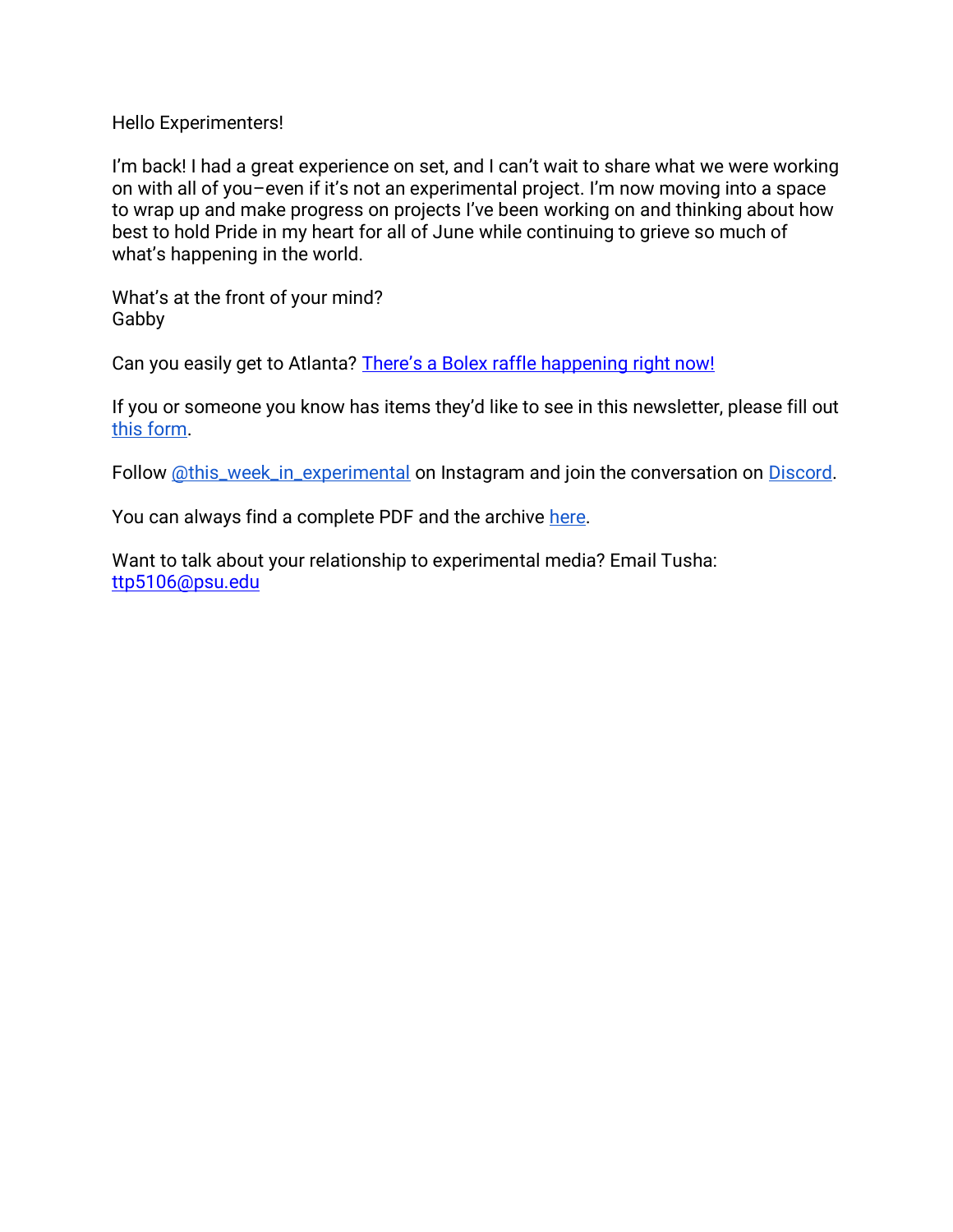## **Emergency Funds**

[Rauschenberg Medical Emergency Grants](https://www.nyfa.org/awards-grants/rauschenberg-medical-emergency-grants/) due June 7th [List of Helpful Resources for Ukrainian Refugees and others at risk](http://oberliht.org/wp-content/uploads/2022/03/List-of-Helpful-Resources-for-Ukrainian-Refugees-and-others-at-risk.pdf) [List of supplies for filmmakers in Kyiv](https://docs.google.com/spreadsheets/d/1AoxkubXX1NVaAONJ27CwAndJxx8GvvYrQqswYYZMqIM/edit#gid=0) [Emergency Temporary Relocation Resources for cultural workers from Ukraine](https://docs.google.com/document/d/1zDP7jpiRj6M_NCTxY5P6A3IDjSaHLSvIsri-Vzb-A7g/edit?usp=sharing) [Support Ukrainian Creatives](https://docs.google.com/forms/d/e/1FAIpQLSc3vkx2iqH45Zl1aaNvlfVrLzf9I5is0vqAs0FZjoQWm-9IHw/viewform?fbclid=IwAR3VtgnvRUgF4VeKuelLqAfBoapxZZDtM157yV-WuKDkumi-qwaq_xqURfk) [Ukrainian Creative Forces](https://docs.google.com/forms/d/e/1FAIpQLSeMw87Reqj7ZlHyZxEf4cfZHgX5P5CLtjCY4LxujRheZRxzVQ/viewform) Office Ukraine - [Shelter for Ukrainian Artists](https://www.bmkoes.gv.at/Kunst-und-Kultur/Neuigkeiten/Office-Ukraine.html) [Emergency residencies for Ukrainian artists and art professionals in Finland](https://koneensaatio.fi/en/news/emergency-residencies/) [Help for renters](https://www.consumerfinance.gov/coronavirus/mortgage-and-housing-assistance/renter-protections/#rental-assistance) [GIG Fund](https://www.artsmidwest.org/programs/gigfund) [Springboard for the arts](https://springboardforthearts.org/coronavirus/) [Africa Creative Defence Network](https://artistsatriskconnection.org/story/amani-africa-creative-defence-network) [Coronavirus Resource & Response Center](https://www.americansforthearts.org/by-topic/disaster-preparedness/coronavirus-covid-19-resource-and-response-center#impact) [Coronavirus Resource Kit](https://docs.google.com/document/u/1/d/1Rcan4C_e6OBFBI5bUn7MtYK74Ab-WarxyJmDvZUI_YA/mobilebasic?urp=gmail_link) [CERF+ Emergency Assistance](https://cerfplus.org/get-relief/apply-for-help/craft-emergency-relief-fund/) [Artists' Fellowship Inc.](https://www.artistsfellowship.org/financial-aid-application) [COVID-19 Freelance Artist Resource](https://www.freelanceartistresource.com/) [leveler.info](https://www.leveler.info/) [Artist Relief Project](https://artistreliefproject.org/request_funding/) [AFC Emergency Financial Aid](https://afchelps.ca/covid-19-guide/) [FCA Emergency Grants](https://www.foundationforcontemporaryarts.org/grants/emergency-grants/) [Emergency Resources for Artists and Freelancers](https://docs.google.com/document/d/1xv238DlW_9HWhJTHr561r8fPaD4BSzOZraDOm2ESyeA/edit) [Artist Rescue Trust](https://artistrescue.org/?fbclid=IwAR2V26dcrdrAzARHGEgfMoo7ftKVU1vXh6pY_PJBAQAPeLo1IsgghDDUU0I) [COVID-19 Funding for Artists in New England](https://newenglandfilm.com/magazine/2020/04/covid-19-funding-for-artists-in-new-england) [Artist Relief Tree](https://artistrelieftree.com/helpful-resources/) [BridgeSong Fund](https://docs.google.com/forms/d/1yRXi5ehvyoJPXKmTx4tAfKU8agpoLHbW2Y-6MYT51eA/viewform?ts=5e7bf119&edit_requested=true)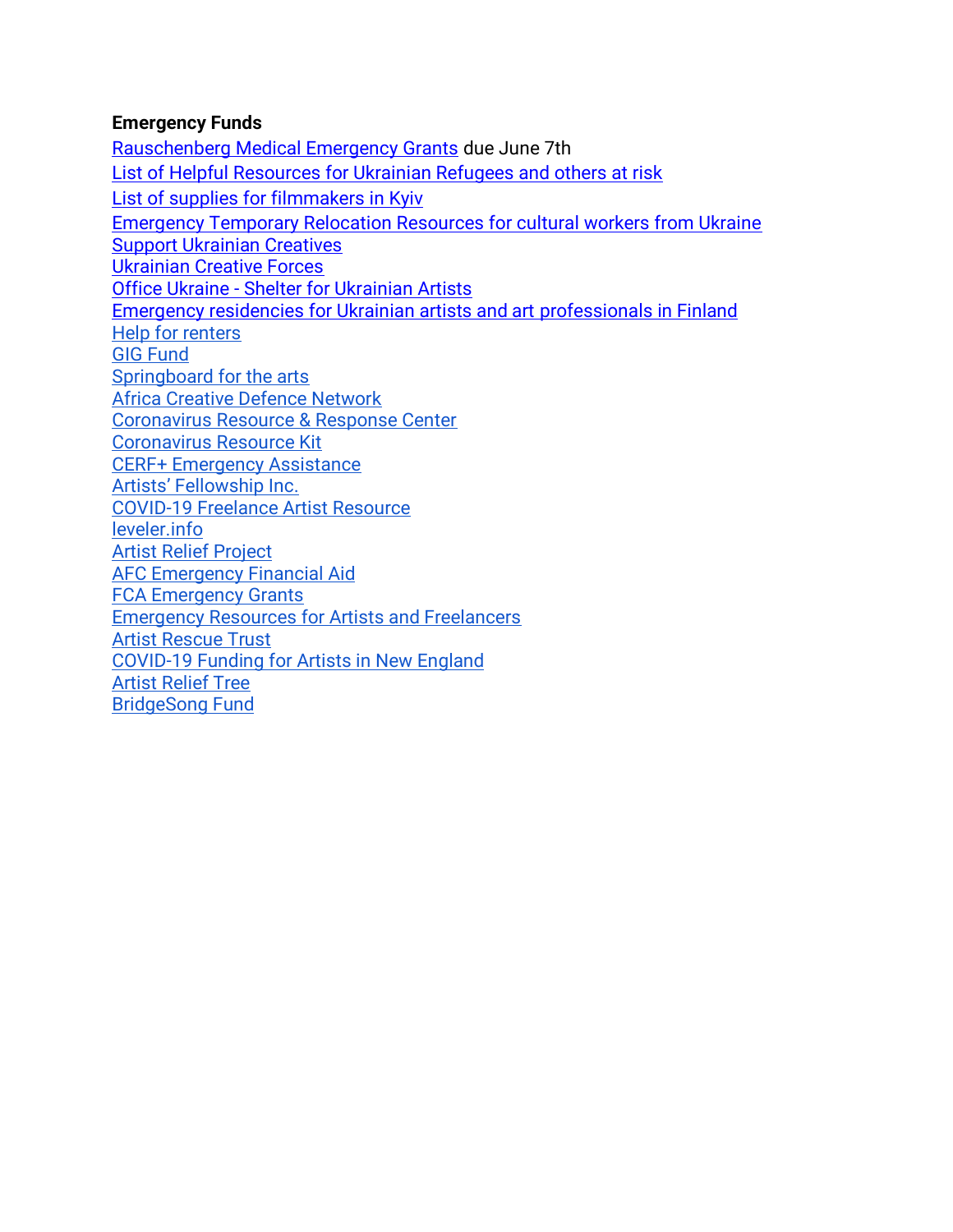# **Calls for Entry**

[Short of the Week](https://filmfreeway.com/shortoftheweek) Monthly Deadline June 9th [Fisura, International Festival of Experimental Film and Video](https://filmfreeway.com/FISURAInternationalFilmFestival?fbclid=IwAR3iJlFVGCEMZq9SoP9f2It8A9hMkF3brJlEvHacUSoJ1YVbIluJcsXvulI) Early Deadline June 10th [Designed Reminiscence Vol.3](https://expcinema.org/site/en/call/designed-reminiscence-vol3-0) due June 12th [Fotografic Gallery, Prague Open Calls](https://fotografic.cz/en/open-call/) due June 12<sup>th</sup> Urban Landscapes, [Suburban Scenes, Rural Impressions](https://www.nyc4pa.com/copy-of-decay-corrosion-rust) due June 12th [Altered Images](https://filmfreeway.com/AlteredImages?fbclid=IwAR303Zuvk4X7G_1Uj2KZ3ltYulh0WNk8vEmUyECj7c3yWiWFRLZatW8JoFI) Earlybird Deadline June 12<sup>th</sup> [VIDEOMEDEJA](http://videomedeja.org/entries/terms-and-conditions/?lang=en&fbclid=IwAR3X0CnMfQ_GUcpUyBA7ez2QdCNhHCT5S3TfyWTPe6WxjKUu3TVGym-qPjE) due June 15th [Esto Es Para Esto Cornea](https://filmfreeway.com/EstoEsParaEsto) June 15<sup>th</sup> [Imagine Science Film Festival](https://filmfreeway.com/ImagineScienceFilmFestival) Regular Deadline June 15th [Transient Visionsd](https://filmfreeway.com/TransientVisions) due June 15th [Underneath the Floorboards](https://filmfreeway.com/MyFilmFestival-534726?fbclid=IwAR0F6CZJgpvTHp_1KMibmwE2mM_tddq6w5s8flWPFyNtLPQsW6G4763HPes) Earlybird Deadline June 16th [Frankfurt Film Festival](https://filmfreeway.com/filmfestfrankfurt) June Deadline June 16th [Kudzu](https://sfqp.info/kudcall) due June 17th [AIR Open 2022](https://www.airgallery.space/opencall?fbclid=IwAR22icSQr4srKuwkOHU8IlKdtEYOp-ftks40Gp4wYJbNPRKuOsMp1mQ2PHU) due June 19th [Kinodrome](https://filmfreeway.com/KinoDrome) Regular Deadline June 20<sup>th</sup> [Tethered Publics](https://tetheredpublics.app/open-call) due June 20<sup>th</sup> [Brussels Independent Film Festival](https://filmfreeway.com/BrusselsFilmFestival) Almost Regular Deadline June 23rd [Experimental Film Guanajuato](https://filmfreeway.com/ExperimentalFilm) Regular Deadline June 23rd [Transmediale](https://data.transmediale.de/assets/uploads/tm23_call_for_proposals.pdf) due June 30th [POOL 2022](https://pool-festival.de/open-call/) due June 30th [Experimental Superstars](https://filmfreeway.com/ExperimentalSuperstars?fbclid=IwAR2oWQx98KIYyakd42hts_Fwnwq3zhDqmX191M1Bj34bsa9NqihowVkTcFA) Deadline 4 June 30<sup>th</sup> [Persian Experimental Film Festival](https://filmfreeway.com/persianexpfilmfest?fbclid=IwAR3k4gt3qoAHgKUnqPQNOaRgZcOAz9mvau1qG-i78xr5ZVMwJ1v-i4CJUQY) Early Deadline June 30<sup>th</sup> Antimatter [\[Media Art\]](https://filmfreeway.com/AntimatterMediaArt) Regular Deadline June 30th [Queer Fear Film Festival](https://filmfreeway.com/QueerFearFilmFestival) Regular Deadline June 30<sup>th</sup> [Short of the Week](https://filmfreeway.com/shortoftheweek) Monthly Deadline June 30<sup>th</sup> [Videonale](https://v19.videonale.org/en/call) due June 30<sup>th</sup> [My Worst Movie](https://www.instagram.com/p/CeEZpZru1F8/?utm_source=ig_web_copy_link) due July 19th [LUNAFEST Film Festival](https://filmfreeway.com/LUNAFEST?action=show&controller=festivals&utm_campaign=Recently+Opened+for+Entries&utm_medium=email&utm_source=filmmaker_newsletter) Mid-Season Deadline July 1<sup>st</sup> [Barcelona Independent Film Festival](https://alternativa.cccb.org/2022/en/2022-call-for-entries/film-submissions) due July 1<sup>st</sup> [Slamdance Film Festival](https://filmfreeway.com/SlamdanceFilmFestival) due July 4th [Passepartout Photo Prize](https://www.passepartoutprize.com/about/) Final Deadline July 4th [The Time to Act is Now!](https://www.worldphoto.org/picture-this) due July 5<sup>th</sup> [Buffalo Int'l Film Festival/Squeaky Wheel 2022 Youth Shorts Block](https://docs.google.com/forms/d/e/1FAIpQLSeNzjnpVORG4uEUNOcxV5-zLuMubBdlFNdbACI2WGcG1cmg5g/viewform) due July 15<sup>th</sup> [Black Bear Film Festival](https://filmfreeway.com/BlackBearFilmFestival) due July 15th [ANIMAFILM International Animation Festival](https://filmfreeway.com/ANIMAFILM-Baku_International_Animation_Festival) due July 15th [Esto Es Para Esto Pupil](https://filmfreeway.com/EstoEsParaEsto) July 15th [Nature & Culture Film Festival](https://filmfreeway.com/poeticphonotheque) Regular Deadline July 20th [Frankfurt Film Festival](https://filmfreeway.com/filmfestfrankfurt) July Deadline July 21st [Short of the Week](https://filmfreeway.com/shortoftheweek) Monthly Deadline July 21<sup>st</sup> [Celluloid Now](https://celluloidnow.org/submissions/) due July 22nd [Wild & Scenic Film Festival](https://filmfreeway.com/WildScenicFilmFestival?action=show&controller=festivals&utm_campaign=Recently+Opened+for+Entries&utm_medium=email&utm_source=filmmaker_newsletter) Regular Deadline July 22<sup>nd</sup> [Brussels Independent Film Festival](https://filmfreeway.com/BrusselsFilmFestival) Regular Deadline July 23rd [Made It 2022](https://www.shortsupply.org/madeit2022) due June 27<sup>th</sup> [Persian Experimental Film Festival](https://filmfreeway.com/persianexpfilmfest?fbclid=IwAR3k4gt3qoAHgKUnqPQNOaRgZcOAz9mvau1qG-i78xr5ZVMwJ1v-i4CJUQY) Regular Deadline July 27<sup>th</sup>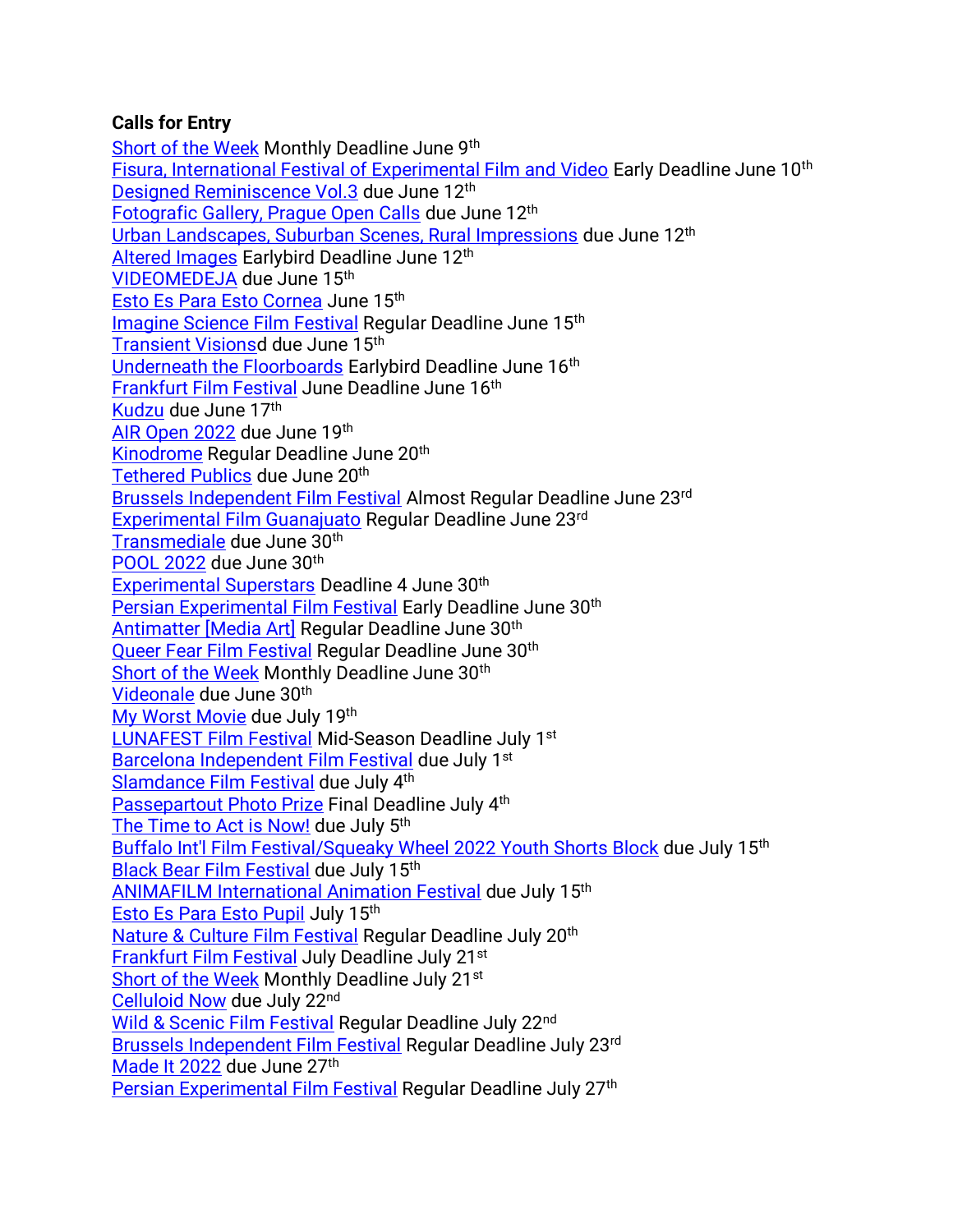[The Dream](https://agoradigital.art/virtual-reality-exhibitions/the-dream/) due July 31<sup>st</sup> [San Diego Underground Film Festival](https://filmfreeway.com/SanDiegoUndergroundFilmFestival) Regular Deadline July 31<sup>st</sup> [Ji.hlava IDFF](https://www.ji-hlava.com/prihlaseni-filmu) Rough Cut Deadline July 31st [1261 Film Festival](https://filmfreeway.com/1261FilmFestival?action=show&controller=festivals&utm_campaign=Recently+Opened+for+Entries&utm_medium=email&utm_source=filmmaker_newsletter) due July 31st [Bogotá Music Video Festival](https://filmfreeway.com/BMVF?action=show&controller=festivals&utm_campaign=Recently+Opened+for+Entries&utm_medium=email&utm_source=filmmaker_newsletter) Earlybird July 31st [FAENA PRIZE](https://www.faenaart.org/programs/faena-prize) due August 1st [STUTTGARTER FILMWINTER](https://filmwinter.de/en) due August 1st [ZEBRA Poetry Film Festival](https://filmfreeway.com/ZEBRAPoetryFilmFestival?action=show&controller=festivals&utm_campaign=Recently+Opened+for+Entries&utm_medium=email&utm_source=filmmaker_newsletter) due August 1st [Fisura Int'l Festival of Experimental Film and](https://filmfreeway.com/FISURAInternationalFilmFestival?fbclid=IwAR3iJlFVGCEMZq9SoP9f2It8A9hMkF3brJlEvHacUSoJ1YVbIluJcsXvulI) Video Regular Deadline August 10th [Tatsuno International Film Festival](https://filmfreeway.com/Tatsuno) due August 10<sup>th</sup> [Short of the Week](https://filmfreeway.com/shortoftheweek) Monthly Deadline August 11<sup>th</sup> [Harkat 16mm Film Festival](https://filmfreeway.com/16mmfilmfestival) Earlybirds August 14th [Slamdance Film Festival](https://filmfreeway.com/SlamdanceFilmFestival) Regular Deadline August 15th [Bogotá Music Video Festival](https://filmfreeway.com/BMVF?action=show&controller=festivals&utm_campaign=Recently+Opened+for+Entries&utm_medium=email&utm_source=filmmaker_newsletter) Regular Deadline August 31<sup>st</sup> [British Columbia Environmental Film Festival](https://filmfreeway.com/BritishColumbiaEnvironmentalFilmFestivalBCEFF?action=show&controller=festivals&utm_campaign=British+Columbia+Environmental+Film+Festival&utm_medium=External&utm_source=Submission+Button) Regular Deadline August 31<sup>st</sup> [Film Diary NYC](https://filmfreeway.com/FilmDiary) Regular Deadline August 31st [Crossing the Screen](https://filmfreeway.com/Crossingthescreen) Regular Deadline September 1<sup>st</sup> [Film Matters Open Call for Papers](https://www.filmmattersmagazine.com/2022/04/04/open-call-for-papers-14-1/) due September 1<sup>st</sup> [Altered Images](https://filmfreeway.com/AlteredImages?fbclid=IwAR303Zuvk4X7G_1Uj2KZ3ltYulh0WNk8vEmUyECj7c3yWiWFRLZatW8JoFI) Regular Deadline September 14<sup>th</sup> [Los Angeles Animation Festival](https://filmfreeway.com/LAAF) Regular Deadline September 25<sup>th</sup> [Harkat 16mm Film Festival](https://filmfreeway.com/16mmfilmfestival) Regular Deadline September 30<sup>th</sup> [Courts Mais Trash](https://filmfreeway.com/CourtsMaisTrash) Regular Deadline September 30<sup>th</sup> [Lookout Wild Film Festival](https://filmfreeway.com/LookoutWildFilmFestival) Regular Deadline September 30th [Underneath the Floorboards](https://filmfreeway.com/MyFilmFestival-534726?fbclid=IwAR0F6CZJgpvTHp_1KMibmwE2mM_tddq6w5s8flWPFyNtLPQsW6G4763HPes) Regular Deadline November 10<sup>th</sup> [The Newburyport Documentary Film Festival's YES](https://www.nbptdocufest.org/festival/yes-film-submissions) [Write for ALT/KINO](https://www.altkino.com/write-for-us) (Rolling) [Los Angeles Times Short Docs](https://www.latimes.com/about/short-docs/story/2022-01-05/short-docs-submission-form?fbclid=IwAR2kBZ4XtBO-Kw8HE5RHd_1iqA37uspVgOroBF77fLnm0pRAPsPFAE8l5Bs) [World Channel Nonfiction](https://worldchannel.org/submit/filmmaker/) [Millennium Film Journal](https://millenniumfilmjournal.com/submissions/) [Exploding Cinema](https://explodingcinema.org/2020/submit-film/) [Glendale Storefront Art Program \(rolling\)](https://www.glendaleca.gov/government/departments/library-arts-culture/arts-culture-commission/storefront-art-program-artist-application) [Joker Joker TV](http://jokerjokertv.com/submit/?fbclid=IwAR2sJ1ia0y_CTjVkhRp940ItD3O-6ZxbpUdzjq40jT_XcyMJUWPIlJil53Y)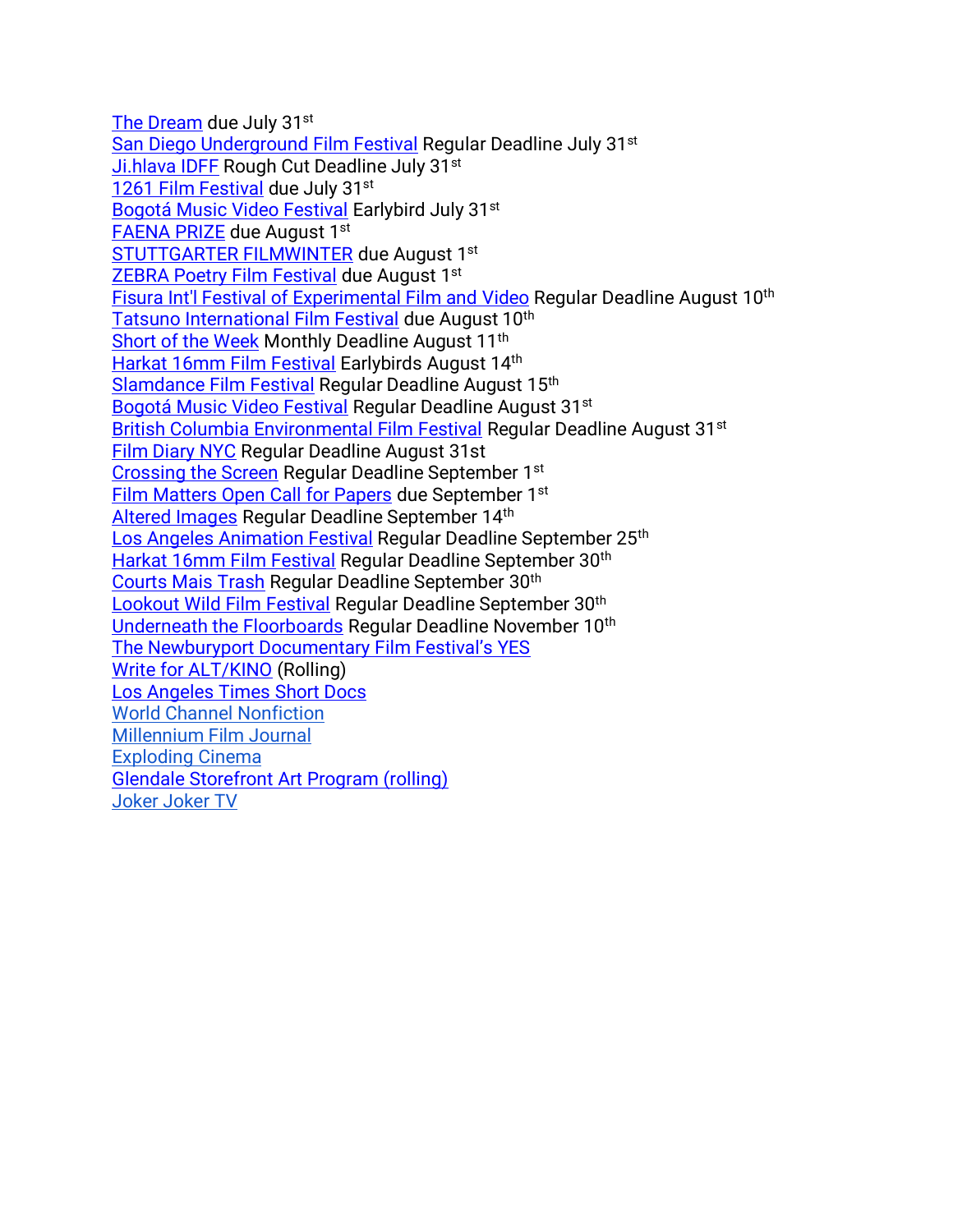## **Open Residencies & Fellowships**

[Ukraine will be Residency](https://instytutkultury.pl/en/news/ukraine-will-be/) due June 9th [Catalyst for Change Fellowship](https://www.nalac.org/grants/nalac-fund-for-the-arts/catalyst-for-change-award/) due June 9th [Residencias Rhizomaticas Remix 2022 \(Seattle\)](https://docs.google.com/forms/d/e/1FAIpQLSdW0ytHbzN5Qp1rgIYfPTCI_r6iLD8ogABA1HpQXC1N97cwyg/viewform) due June 10th [Kala Art Institute 2022-2023 Media Award](https://kala.slideroom.com/#/login/program/66351) due June 10th [Firelight Documentary Lab](https://www.firelightmedia.tv/programs/documentary-lab) due June 13th [Stove Works Residency](https://www.stoveworks.org/residency) due June 15<sup>th</sup> [ACE AIR](https://altacommunity.org/artist-in-residence) due June 15th [CPH:LAB](https://cphdox.dk/lab/call-for-projects/) due June 16th [Wheatley Fellowship](https://eastsideprojects.org/projects/apply-now-wheatley-fellowship-2022-23-open-call/) due June 19th [2022 Craft Archive Fellowship](https://centerforcraft.slideroom.com/#/login/program/66371) due June 27th [Disturbance Experimental Residency](http://uglyduck.org.uk/portfolio_page/disturbance4/) due June 30<sup>th</sup> [Wave Farm Radio Art](https://wavefarm.org/radio/wgxc/calendar/0nayyg) due June 30<sup>th</sup> [Campbient](https://realmorereal.org/campbient-application/) due July 1st [Beyond Conservation: Artist in Residence](https://www.studioverdeair.com/applyperu) due July 1st [Light Work AiR](https://lightwork.slideroom.com/#/login/program/61227) due July 1st [Residency for Experimental Arts Education](https://cmany.org/cma-artist-educator-residency/) due July 8th [Studios at Mass MOCA](https://www.assetsforartists.org/applying) due July 8<sup>th</sup> [Loghaven Artist Residency](https://loghaven.org/residencies/apply/) due July 15th [Pony Farm Residency](https://www.theponyfarm.com/open-call) due July 15th [AIR Open](https://www.airgallery.space/opencall?fbclid=IwAR0O9RLLFTis3q4ir5WYNWtgVjCz0hhMPwh8Io_mgGwBxkEtruQSvOviQnE) due June 19th [Southern Artists for Social Change](https://npnweb.org/programs/southern-artists-for-social-change/) due July 29th [Anita Wetzel Residency Grant](https://wsworkshop.org/residencies/anita-wetzel-studio-residency/) due August 1st [Bemis Center AiR](https://bemis.slideroom.com/#/login) due August 1st [VCCA Fellow](https://www.vcca.com/apply/) due September 15th [Studios at Mass MOCA](https://www.assetsforartists.org/applying) due January 8<sup>th</sup> [Elephant Lab Digital Residency](https://elephant.art/lab/) [ArtVendome: Artist in Residence](https://www.vendomehotel.com/artvendome) [Adobe Creative Residency Community Fund](https://adobe.smapply.io/prog/adobe_creative_residency_community_fund_/) (Monthly) [Nes Artist Residency](https://docs.google.com/forms/d/e/1FAIpQLSfbokgQ5Jq5ZYa9y87lK9xq7n0yOJq8flXXNTNovTf2MRYg1w/viewform?formkey=dGM1OUN1R2xwYWl6eDgzZXJmU2YtVEE6MQ) [The Loisaida Center Emerging Artist Residency](https://docs.google.com/forms/d/e/1FAIpQLSdlETDquK-aDjonTcv-93WfUch04Bt0PLLYply6JxsmDzOfeA/viewform) [SomoS Berlin Virtual Artist Residency](https://www.somos-arts.org/somos-berlin-virtual-artist-residency/?fbclid=IwAR3hGjPBwOPyqSVfwDXjZx30jYu0cAD7YoPoXntyJXMapUVrRRHkIm9pbyQ) [Mentoring and Coaching for Creatives](https://www.artistmentor.co.uk/registration-and-booking/)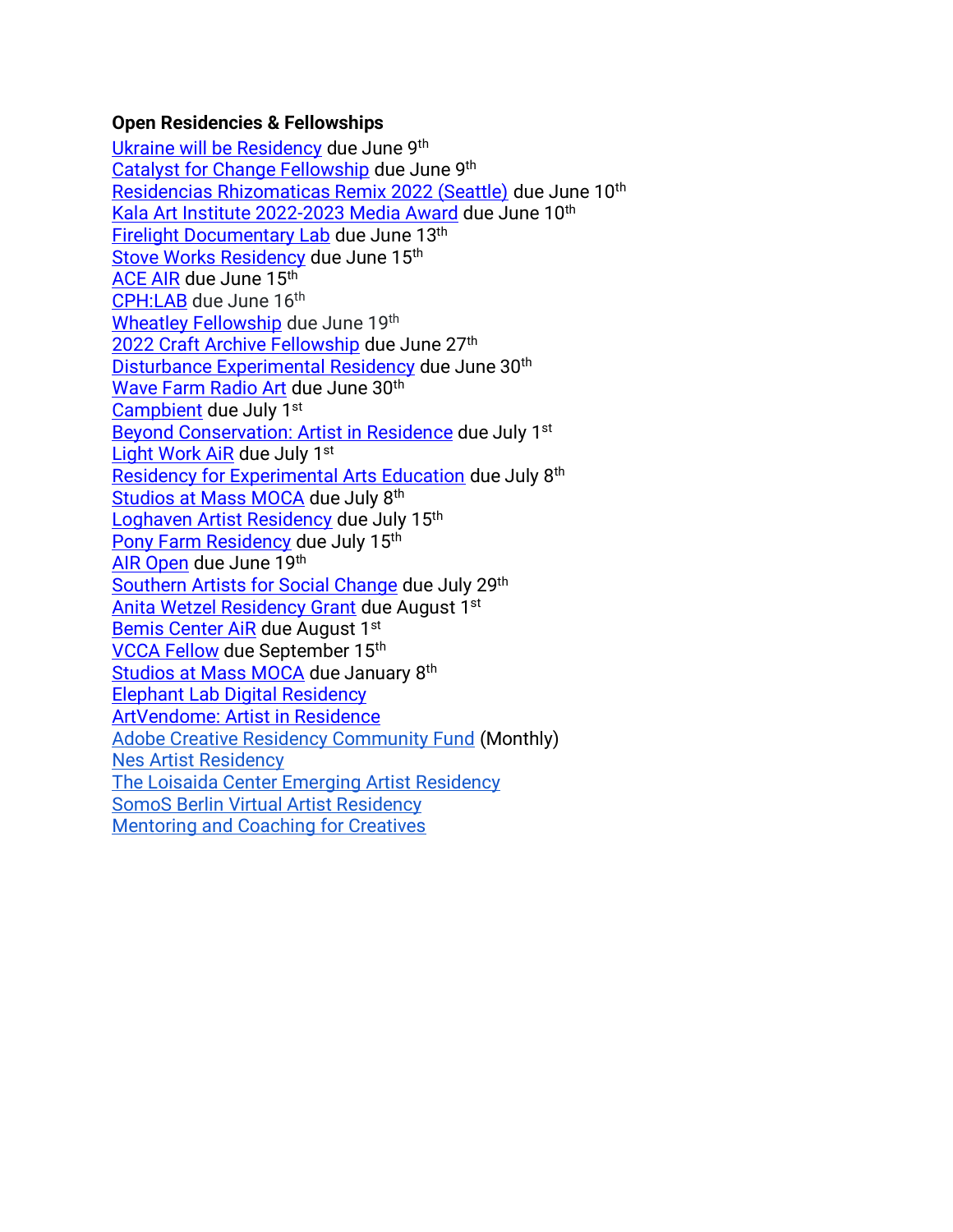#### **Open Funds**

[AWAW EAG](https://www.nyfa.org/awards-grants/anonymous-was-a-woman-environmental-art-grants/) due June 14th [Innovate Grants](https://innovateartistgrants.org/about-us) due June 16<sup>th</sup> [Filmed in NC Fund](https://www.cucalorus.org/programs/filmedinnc/) due June 23rd [NYSCA/NYFA Artists with Disabilities Grant](https://www.nyfa.org/awards-grants/nysca-nyfa-artists-with-disabilities-grant/?mc_cid=9843227a03&mc_eid=90f30b4dbb) due June 28<sup>th</sup> [MAAF](https://wavefarm.org/grants/maaf-artists/about?fbclid=IwAR2K4YF-u4v8bw4A5R6f6Hl-NZxz_zhf1SRqLIEnlOtGc1Bf7ouoNUk6IVM) due July 1st [Second Grants for Arts Projects](https://www.arts.gov/grants/grants-for-arts-projects/media-arts) due July 2<sup>nd</sup> [Illuminations Grant for Black Trans Women Visual Artists](https://www.queer-art.org/illuminations-grant?mc_cid=dadd1b2155&mc_eid=90f30b4dbb) due July 12<sup>th</sup> [AXS Film Fund](https://www.axsfilmfund.org/) due July 31st [The Photodom Grant Program](https://photodom.shop/grant-program/?mc_cid=c5f90928a3&mc_eid=3e589c1a44) [Black Artists Grant](https://creativedebuts.co.uk/bag/) **[JustFilms](https://www.fordfoundation.org/work/our-grants/justfilms/justfilms-inquiry/)** [Boston Opportunity Funds](https://cityofbostonartsandculture.submittable.com/submit) [ARTNOIR'S JAR OF LOVE FUND](https://docs.google.com/forms/d/e/1FAIpQLSf1Lt2O1w5BlC2F4qfoBW6m-5P1eLunaUx0PL1sN9uybTV_6A/viewform) [Artist Support Pledge](https://artistsupportpledge.com/) [Pentacle's Cash Advance Program](https://www.pentacle.org/new-initiatives/cash-advance-program/)

# **Things to Watch**

Remains to be Streamed, IG Live [\(Ongoing, Tuesdays 8PM PT\)](https://www.instagram.com/preservationinsanity/) [Screendance and Videoart Project curated by Davide De Lillis](https://www.visualcontainer.tv/?fbclid=IwAR2rc5oMUdu_H8QEX6R5inWSYYn8YwcII7brHQhkS0zqsDvz8m-lq-3JrE4) (May 3 – June 14) [2 shorts by Akosua Adoma Owusu](https://www.e-flux.com/video/programs/471968/akosua-adoma-owusu/) (June 1 – 30) [6x6 Project: Lily Ashrowan](https://6x6project.com/portfolio/lily-ashrowan/) [Many Lumens Interview with Sky Hopinka](https://www.blackstarfest.org/manylumens/season-2/sky-hopinka/) [Flowers](https://vimeo.com/707084804?embedded=true&source=vimeo_logo&owner=23898406) by Dumas Haddad [Ecstatic Static No. 16: The History of the Body](https://www.ecstaticstatic.com/screenings/815) [Lari Pittman in "Romance"](https://art21.org/watch/art-in-the-twenty-first-century/s4/lari-pittman-in-romance-segment/?utm_source=instagram.com&utm_medium=referral&utm_content=ig_bio_link&utm_campaign=Art21_Instagram) (Art21) sadie white – [formaldehyde](https://www.youtube.com/watch?v=5RaIA4Q7t-k&ab_channel=sadiewhite) directed by Rob Rice <3